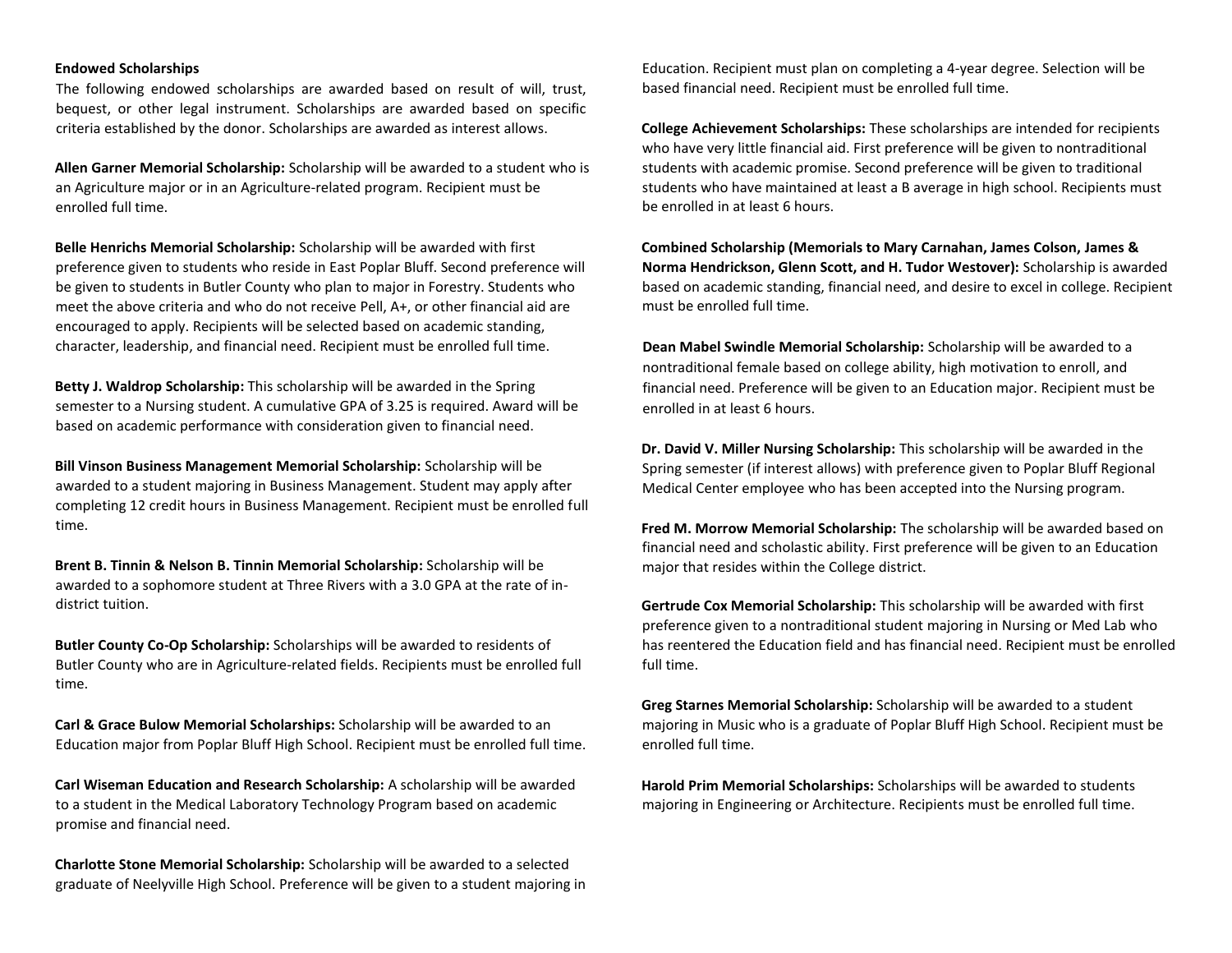**Helvey – Miller Memorial Scholarships:** Memorial scholarships established in memory of Jessie Hazel Miller Helvey and James Relford Helvey, former residents of Ripley and Butler Counties. Scholarships will be awarded to residents of Ripley or Butler Counties who exhibit financial need. Scholarships may be renewed the second year if the recipients complete at least 24 hours and maintain a 2.5 GPA during the first award year.

**Holder-Rowland Scholarship:** Scholarship will be awarded to a traditional student who is majoring in Education. Recipient must be enrolled full time and demonstrate financial need. Scholarship may be renewable if the recipient maintains a 2.0 semester GPA.

**Hulen & Daisy Spencer Memorial Scholarship:** Scholarship will be awarded to a deserving student. Recipient must be enrolled full time.

**International Order of Odd Fellows (I.O.O.F) Lodge #179 Scholarship:** Scholarship will be awarded to a relative of an Odd Fellow and/or a deserving student from the College district. Recipient will be selected on the basis of need, character, and academic promise.

**Jackie Watson Memorial Scholarship:** Scholarship will be awarded with preference given to a Neelyville cheerleader. Recipient must be enrolled full time.

**Joshua Bowman Baseball Memorial Scholarship:** Memorial scholarship will be awarded to a high school senior from Stoddard or Butler County. Prospective students must have an ACT composite score of at least 18 or rank in the upper 25% of the graduating class and have financial need. Recommendations will be made to the Three Rivers College Athletic Department. The recipient must be accepted into the Raiders baseball team prior to final approval of the scholarship committee. Recipient must be enrolled full time.

**Lonnie Davis Memorial Scholarship:** Scholarship will be awarded to deserving students from the College district. The recipients will be selected on the basis of need, character, and academic promise. Recipients must be enrolled full time.

**Louise Spradling Memorial Scholarship:** This scholarship was established by Poplar Bluff Regional Medical Center in memory of Louise Spradling. The scholarship will be awarded to a student who is employed by Poplar Bluff Regional Medical Center and formally accepted into the Nursing program. Recipient must be enrolled in at least 6 hours.

**Mary D. Hinrichs Memorial Scholarship:** Scholarship will be awarded with first preference given to students who reside in East Poplar Bluff. Second preference will be given to students in Butler County who plan to major in Forestry. Students who meet the above criteria and who do not receive Pell, A+, or other financial aid are encouraged to apply. Recipient will be selected based on academic standing, character, leadership, and financial need. Recipient must be enrolled full time.

**Missy Braden Memorial Scholarship:** Scholarship will be awarded based on interest. Recipient must be enrolled full time.

**Myrtle W. Corbett Memorial Scholarship:** Scholarships will be awarded to deserving students majoring in Elementary or Secondary Education. Recipients must be enrolled full time.

**Myrtle Rutland Memorial Scholarship:** Scholarships will be awarded based on academic standing and financial need. Amount of award(s) will be based on accrued interest. Recipients must be enrolled in at least 6 hours.

**Norman Gamblin Business Administration Memorial Scholarship:** Scholarship will be awarded to a Butler County resident who is majoring in Business Administration with at least a 3.5 GPA. Recipient must be enrolled full time.

**Peyton Jerome Burford Memorial Scholarship:** A memorial trust fund established by the family of Peyton Jerome Burford. The amount of this award will be based on accrued interest. The recipient must be a resident of Ripley County. Selection will be based on academic standing and/or financial need. Preference will be given to a Nursing student. Recipient must be enrolled full time.

**P.I. Church Memorial Scholarship:** This scholarship will be awarded to a Nursing or Pre-Nursing student based on academic excellence, character, and financial need. Preference will be given to a Butler County resident. Recipient must be enrolled full time.

**Rex Couperus Memorial Scholarship:** Proceeds from the Rex Couperus Memorial Scholarship Fund will be awarded to students of educational promise who have financial need. Recipients must be enrolled full time.

**Thelma Stroud Jackson Memorial Scholarship:** Scholarship will be awarded to a graduate of Twin Rivers High School with preference given to an Education major. Recipient must be enrolled full time.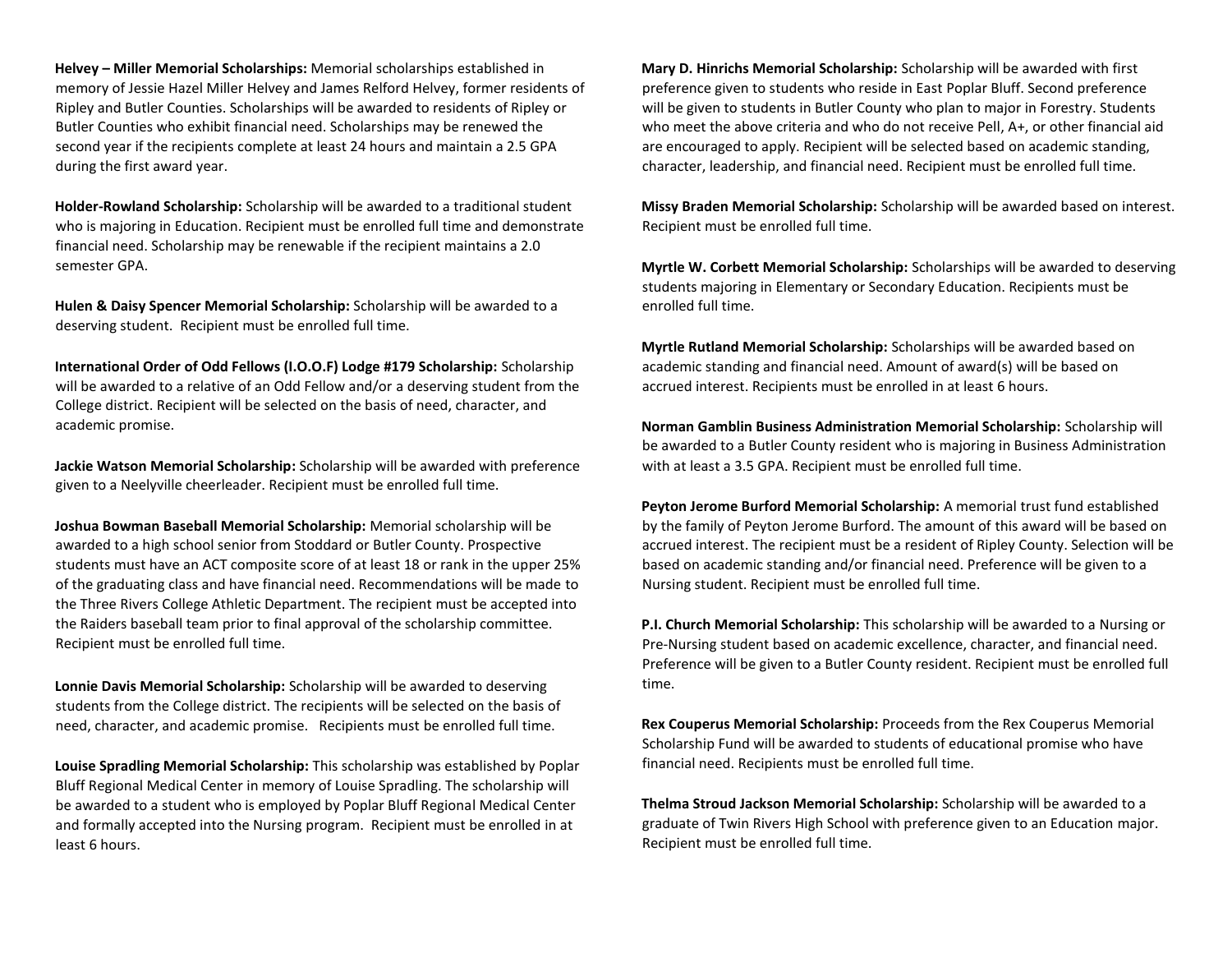**Warren Cheerleader Scholarship:** Scholarship will be awarded to a cheerleader based on financial need. First preference will be given to a Poplar Bluff graduate. Recipient must be enrolled full time.

Three Rivers College is an equal opportunity institution that commits itself to the policy that there will be no unlawful discrimination against any person because of race, color, gender, sexual orientation, religion, age, disability, or national origin.